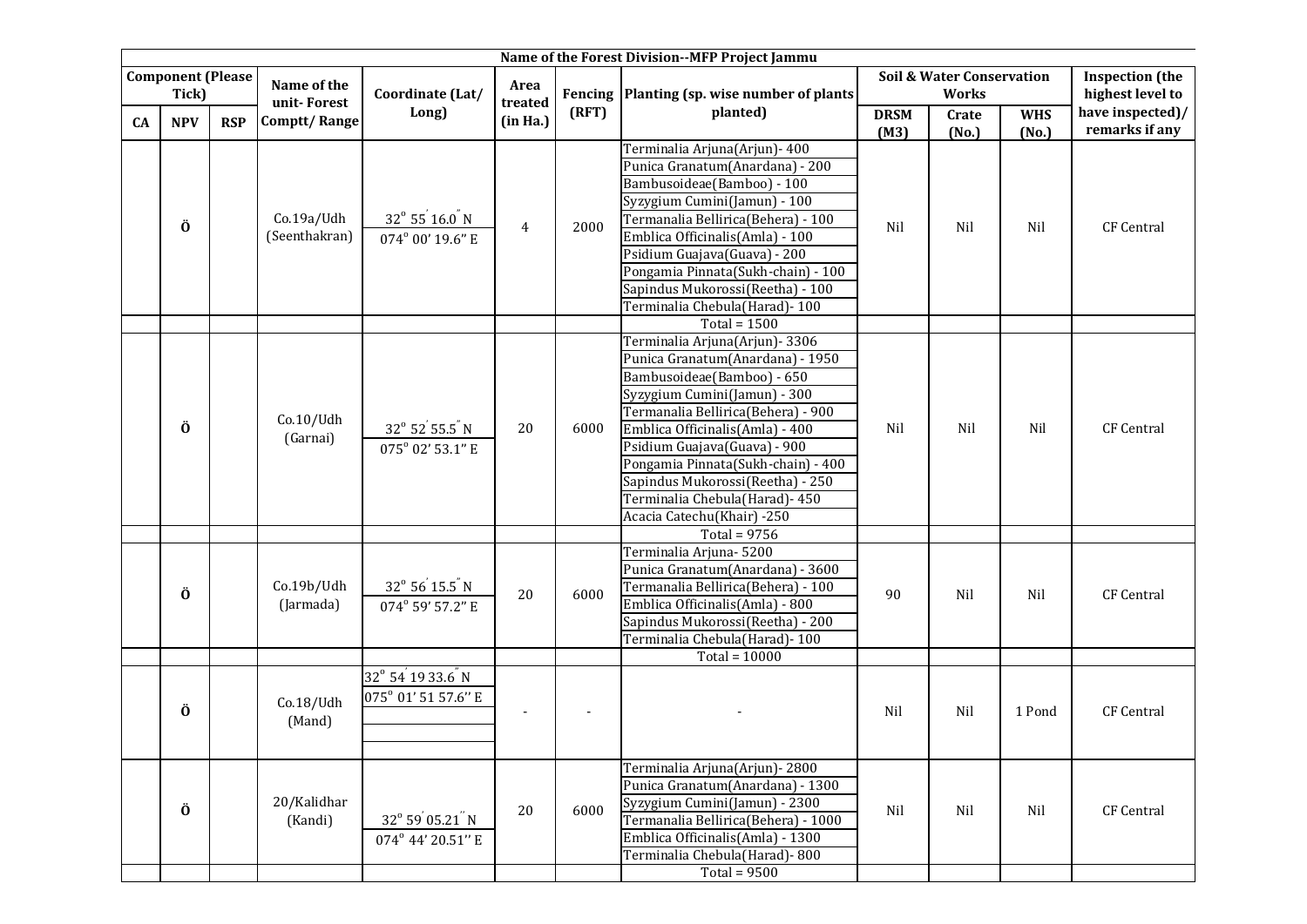| <b>Component (Please</b> |                     |              | Name of the                                                                | Coordinate (Lat/                                             | Area                |                          | Fencing   Planting (sp. wise number of plants)                                                                                                                                                                                                            |                     | <b>Soil &amp; Water Conservation</b><br><b>Works</b> | <b>Inspection</b> (the<br>highest level to |                                    |
|--------------------------|---------------------|--------------|----------------------------------------------------------------------------|--------------------------------------------------------------|---------------------|--------------------------|-----------------------------------------------------------------------------------------------------------------------------------------------------------------------------------------------------------------------------------------------------------|---------------------|------------------------------------------------------|--------------------------------------------|------------------------------------|
| CA                       | Tick)<br><b>NPV</b> | <b>RSP</b>   | unit-Forest<br>Comptt/Range                                                | Long)                                                        | treated<br>(in Ha.) | (RFT)                    | planted)                                                                                                                                                                                                                                                  | <b>DRSM</b><br>(M3) | Crate<br>(No.)                                       | <b>WHS</b><br>(No.)                        | have inspected)/<br>remarks if any |
|                          | Ö                   |              | 50b/Samba                                                                  | 32° 35' 08.31" N<br>074° 14'59.6" E                          | 14                  | 4500                     | Terminalia Arjuna(Arjun) - 1200<br>Punica Granatum(Anardana) - 900<br>Syzygium Cumini(Jamun) - 600<br>Emblica Officinalis(Amla) - 1300<br>Terminalia Chebula(Harad) - 700<br>Lawsonia inermis(Mehandi) -500                                               | Nil                 | Nil                                                  | Nil                                        | <b>CF Central</b>                  |
|                          |                     |              |                                                                            |                                                              |                     |                          | Total = $5200$                                                                                                                                                                                                                                            |                     |                                                      |                                            |                                    |
|                          | Ö                   |              | 6/Jindrah<br>(Mansar)                                                      | 32o 42' 11.67" N<br>074° 09' 22.02" E                        | $\overline{4}$      | 2000                     | Terminalia Arjuna-500<br>Termanalia Bellirica(Behera) - 300<br>Emblica Officinalis(Amla) - 300<br>Terminalia Chebula(Harad) - 400                                                                                                                         | Nil                 | Nil                                                  | Nil                                        | <b>CF Central</b>                  |
|                          |                     |              |                                                                            |                                                              |                     |                          | Total = $1500$                                                                                                                                                                                                                                            |                     |                                                      |                                            |                                    |
|                          | Ö                   |              | 6/Jindrah (<br>Mansar)                                                     | 32° 41 <sup>'</sup> 17.82 <sup>"</sup> N<br>074°10' 28.86" E | 20                  | 6000                     | Terminalia Arjuna(Arjun) - 2000<br>Punica Granatum(Anardana) - 1000<br>Syzygium Cumini(Jamun) - 2000<br>Termanalia Bellirica(Behera) - 1500<br>Kigelia africana (Balam Kheera-500<br>Emblica Officinalis(Amla) - 2000<br>Terminalia Chebula(Harad) - 1000 | 90                  | Nil                                                  | NIL.                                       | <b>CF</b> Central                  |
|                          |                     |              |                                                                            |                                                              |                     |                          | Total = $10000$                                                                                                                                                                                                                                           |                     |                                                      |                                            |                                    |
|                          | Ö                   |              | Co.11/Kalidhar(33° 00' 22.6" N<br>Chowki choura) $74^{\circ} 39' 46.2''$ E |                                                              |                     | $\overline{\phantom{a}}$ |                                                                                                                                                                                                                                                           | Nil                 | Nil                                                  | 1 Pond                                     | <b>CF</b> Central                  |
|                          |                     | <b>Total</b> |                                                                            | 102                                                          | 32500               | 47456                    | 180                                                                                                                                                                                                                                                       | $\bf{0}$            | $\mathbf{2}$                                         |                                            |                                    |